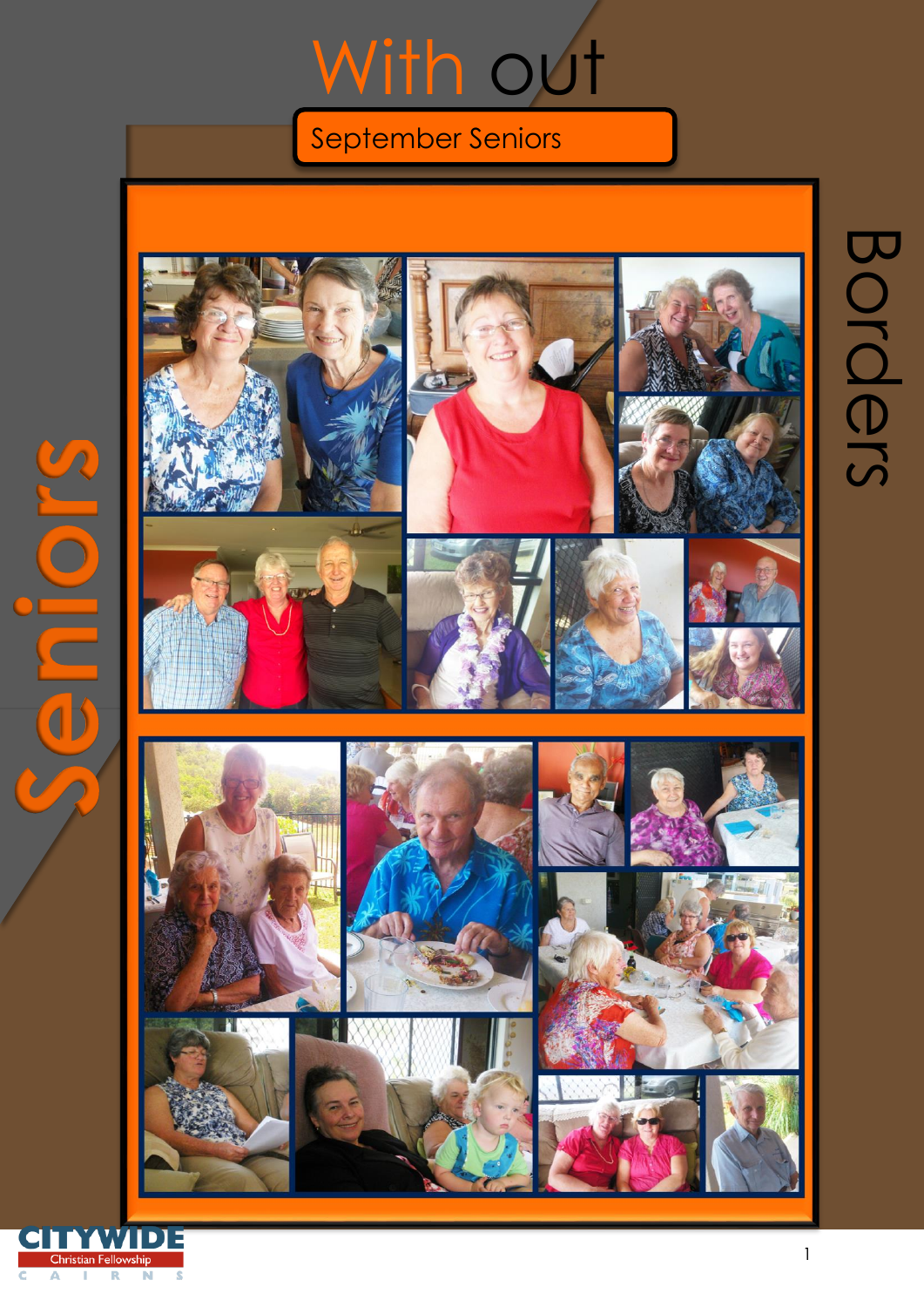## September Seniors Fellowship - Oh, What A Journey!

The theme of the morning was "Enduring from the Death of Sin to the Life of Christ".

The morning commenced with three songs, accompanied by David Pringle on the cello:

Let Us Go On,

Meet Him in the Mourning, and

## Father's Love

The songs reflected the heart of our Heavenly Father toward us, as did the following thoughts shared by Sheryl from the book of Job and Helen Worth's booklet entitled "A Purpose For Everything".

'The exhortation for the day was from the Book of Job. Job deals with two issues that are crucial to our walk with Christ – suffering and the sovereignty of God.

Suffering is a part of our life in Christ and Job shows us how we should respond in the midst of it, knowing that there is a purpose for everything and that "everything works together for good to those who love God and who are called according to His purpose" (Romans 8:28). We were encouraged to know that we are no longer under time and chance, but under the hand of God and God sets the limits of our suffering, as He did with Job. And we were reminded of the words that Job spoke, "Shall we indeed accept good from God, and shall we not accept adversity". God has a plan and a purpose for each one of us and He is at work in our lives to bring this plan and purpose to fruition. We can either accept this work in our lives or else we walk away.'

We were exhorted by Lynnette that 'we must be careful what we say to people, especially those who are going through a trial and suffering. Through Job we learn that Job overcame (and we can, too) through joining Christ in His suffering, and not complaining against God and others, but trusting the Lord for the outcome which will change us to be the sons and daughters of God He had planned for us to be.

Job had friends that gave what they thought was wise counsel. But God said that the advice and counsel his friends had given Job was FOLLY. Job accepted his trials as from the hand of a Sovereign Lord to him, and his friends were not forgotten, Job could make offering for them and God accepted it.

Let us encourage one another to accept what the hand of the Lord brings to us, to have a soft heart to be able to hear from the Holy Spirit and to obey, and to trust that all the Father brings us, is necessary for us to become who He created us to be, not only for this life, but forever.'